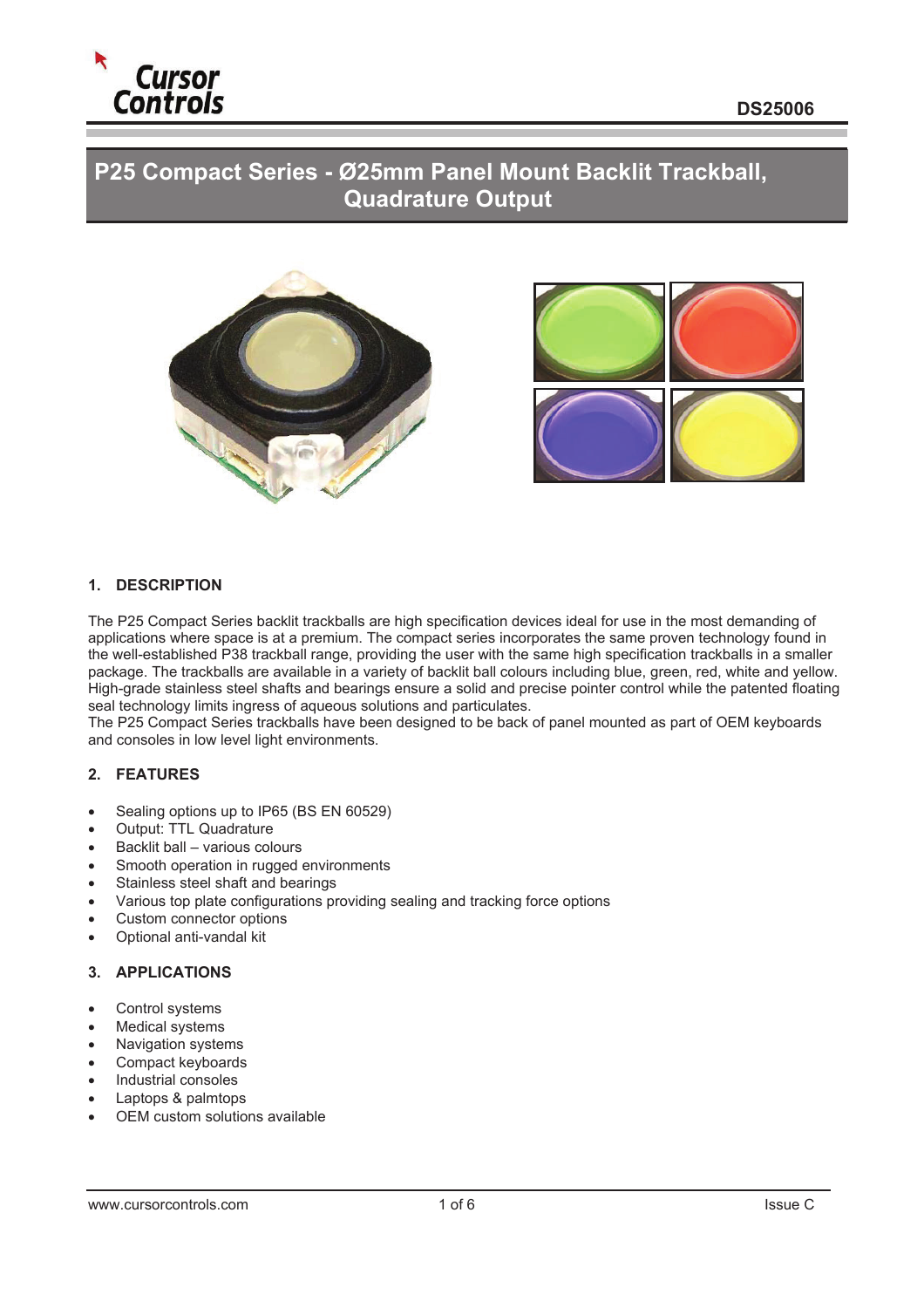

## **6. OUTLINE DRAWING**



Dimensional drawing specifies factory default orientation.

All dimensions are in mm unless otherwise stated.

Tolerances +/- 0.2mm unless otherwise stated

Please note that an IGES model is available on request. Please contact your local sales office for more information.